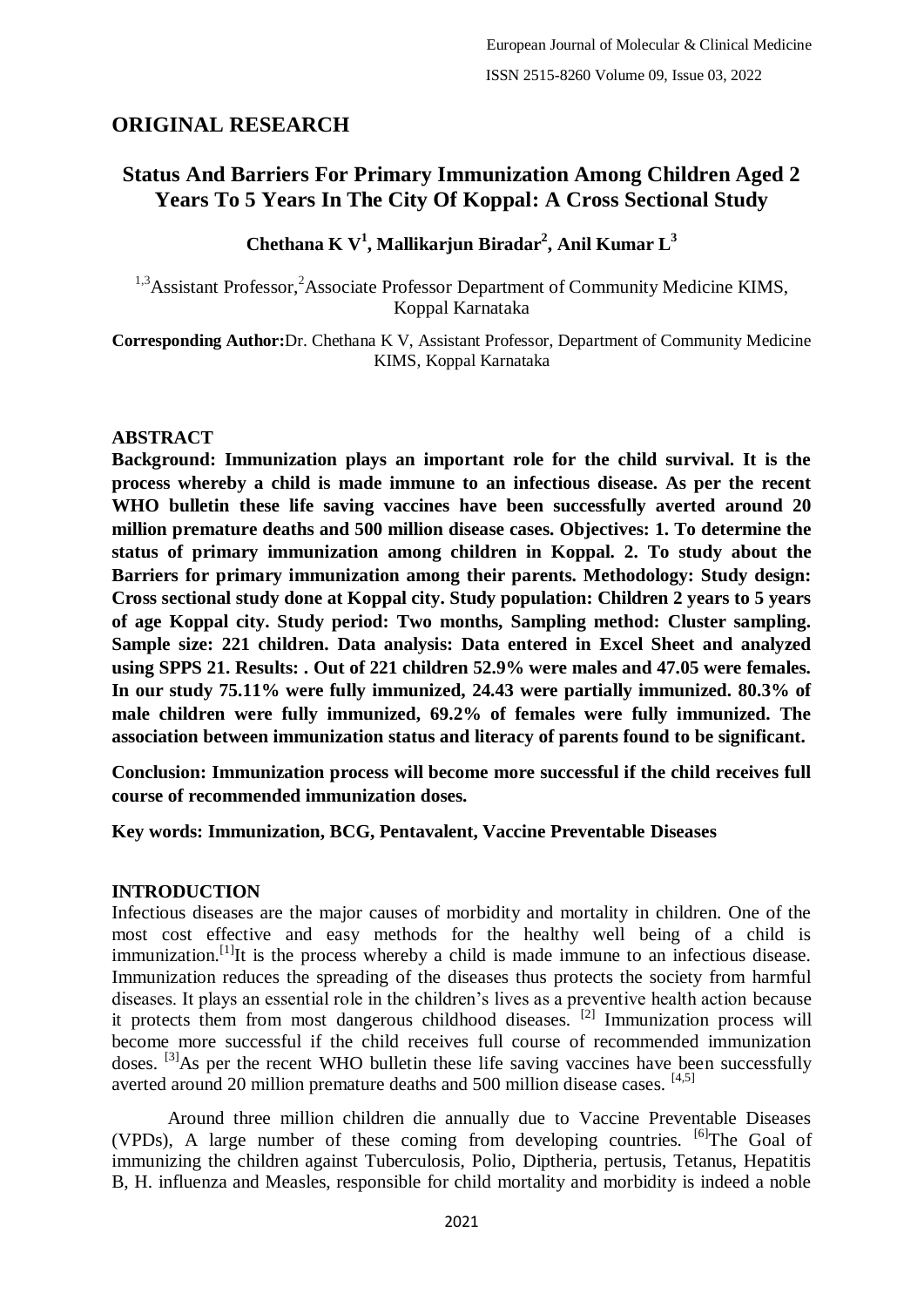one. <sup>[7,8]</sup>The most important indicators mentioned in the Millennium Development Goals (MDGs) for which India is signatory, are the under-five mortality rate (U5MR) and Infant mortlity Rate (IMR). About one quarter or 25% of the Under-five mortality is due to vaccine preventable diseases. <sup>[9.10]</sup>National Immunization Programme in India has primary objective of reducing morbidity and mortality due to vaccine preventable diseases.  $\left[11,1\right]$ 

There are many barriers against immunization, including misinformation about vaccines, adverse effects of vaccines, vaccine-preventable disesases, and disease development after the administration of vaccine. [13-15] Good parental practice regarding immunization will be able to reduce the incidence of infectious diseases. Parental practice regarding vaccination is related to appropriate source of information, the number of sources, the way that vaccine information is received by the parents. The source of information provided by maternity clinics, the media, literature, the internet cover vaccination benefits and risk of vaccine preventable diseases.<sup>[16]</sup>

Hence this study was conducted to determine the status of primary immunization among children 12-23 months in Koppal and to study about the Barriers for primary immunization among their parents

### **MATERIALS & METHODS**

The present community based cross sectional study was conducted among children 2 years to 5 years of age Koppal city, Department of Community Medicine, Koppal Institute of Medical Sciences, Koppal.Duration of study wastwo months ie.  $1<sup>st</sup>$  December 2020 to 31 $<sup>st</sup>$  January</sup> 2021. Permission for the study was obtained from the College authorities prior to commencement.

Inclusion criteria: Children 2 years to 5 years of age residing in the area

Exclusion criteria: Children below 2 years and above 5 years.

Sampling method: Cluster sampling

Sample size estimation:

- $\bullet$  WHO immunization coverage cluster survey reference manual<sup>[4]</sup>
- DLHS V carried out in 2015-16<sup>[17]</sup>indicates the coverage of primary immunization in Koppal urban 72.8%.
- Based on the above findings expecting atleast 70% immunization coverage, the sample size was estimated with desired precision of  $+10\%$  and 95% Confidence level
- $\bullet$  Total sample = number of children per cluster X total number of clusters
- $7 \times 31 = 217$  children (we have taken 221 children)

### **Statistical analysis:**

Qualitative variables done in frequency. SPSS for windows, version 17.0 was used to do analysis. For association between variables chi square test can be used. P-value  $< 0.05$  was considered as the level of significance.

### **RESULTS**

Out of 221 children as shown in Table 1: 52.9% were males and 47.05 were females. Majority of them were Hindu by religion 131 (59.3%) followed by 37% muslims. 47.1 % belonged to three generation family and 44.3 belonged to nuclear family. 31.1 % belonged to Class IV according to modified BG Prasad classification. 81.4% of the mothers and 84.1% of the fathers were literate. 55% of the children were delivered in Government hospital and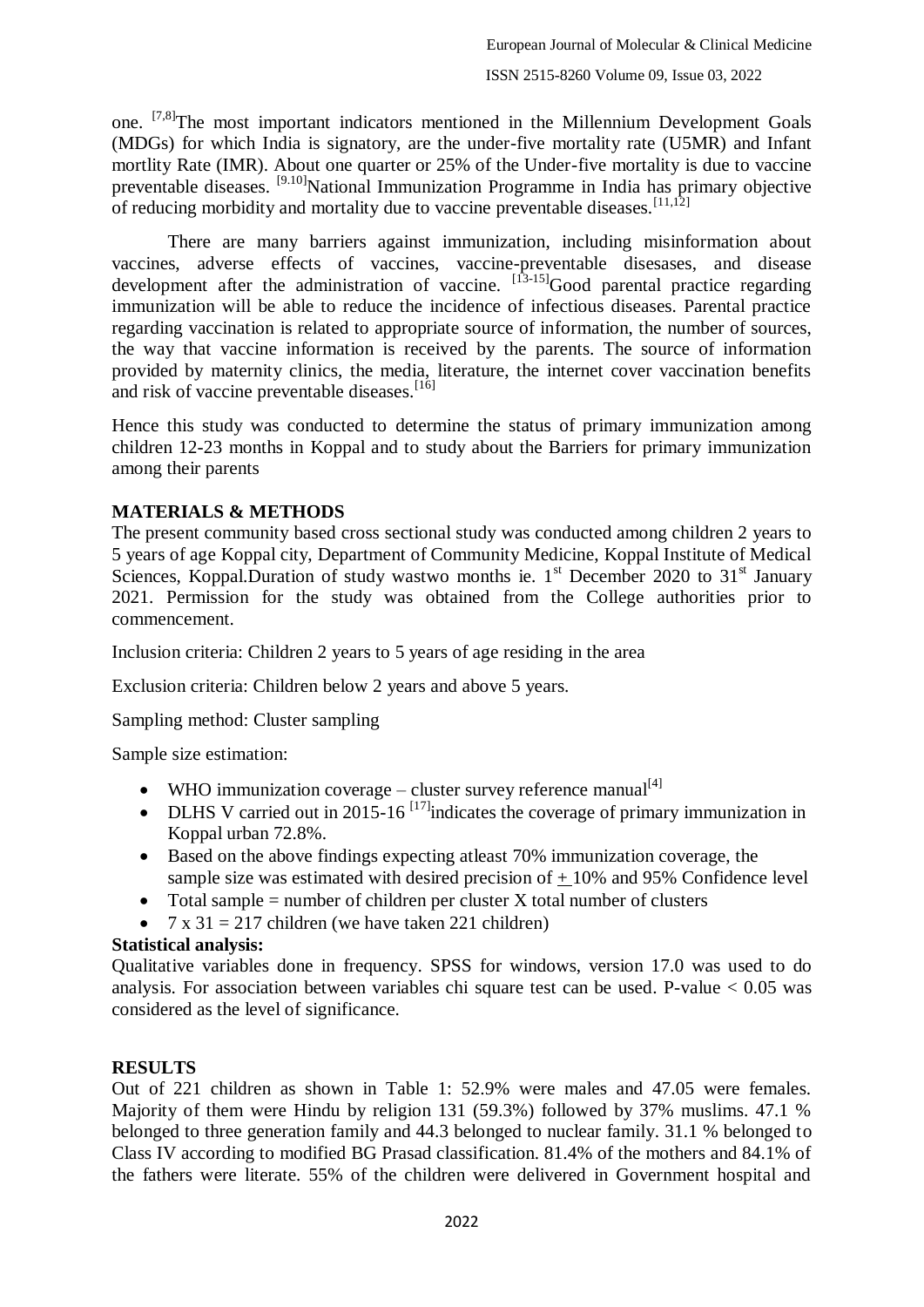44.8% in private hospital, there was no home delivery. As shown in Table 2: In our study 75.11% were fully immunized, 24.43 were partially immunized. 80.3% of male children were fully immunized, 69.2% of females were fully immunized Table 3.The Association between the gender and the immunization status was found to be insignificant.The Association between the literacy status and the immunization status was found to be statistically significant.The Association between the Socio Economic Status and the Immunization status was found to be insignificant.61.19 among the partially immunized told that obstacles at home was the barriers for immunization, 17.9% of them told lack of information, 14.9% told lack of motivation.

| Particular                   |                      | <b>Number</b>    | $\frac{0}{0}$    |  |
|------------------------------|----------------------|------------------|------------------|--|
| <b>Sex</b>                   | Male                 | 117              | 52.9             |  |
|                              | Female               | 104              | 47.05            |  |
|                              |                      |                  |                  |  |
| <b>Religion</b>              | Hindu                | 131              | 59.3             |  |
|                              | Muslim               | 82               | 37.0             |  |
|                              | Christian            | $\overline{4}$   | 1.5              |  |
|                              | Others               | $\overline{4}$   | 2.1              |  |
|                              |                      |                  |                  |  |
| <b>Type of family</b>        | Nuclear              | 98               | 44.3             |  |
|                              | Three generation     | 104              | 47.1             |  |
|                              | Joint family         | 19               | 8.6%             |  |
|                              |                      |                  |                  |  |
| <b>Socio Economic Status</b> | Class V              | 57               | 25.8             |  |
|                              | Class IV             | 71               | 31.1             |  |
|                              | Class III            | 40               | 18.0             |  |
|                              | Class II             | 37               | 16.7             |  |
|                              | Class I              | 16               | 7.2              |  |
|                              |                      |                  |                  |  |
| <b>Education</b>             | <b>Mother</b>        |                  |                  |  |
|                              | Literate             | 180              | 81.4             |  |
|                              | Illiterate           | 41               | 18.5             |  |
|                              | <b>Father</b>        |                  |                  |  |
|                              | Literate             | 186              | 84.1             |  |
|                              | Illiterate           | 35               | 15.8             |  |
|                              |                      |                  |                  |  |
| <b>Place of delivery</b>     | <b>Govt Hospital</b> | 122              | 55.2             |  |
|                              | Private Hospital     | 99               | 44.8             |  |
|                              | Home                 | $\boldsymbol{0}$ | $\boldsymbol{0}$ |  |

## **Table 1: Distribution of study participants based on Socio Demographic Characteristics**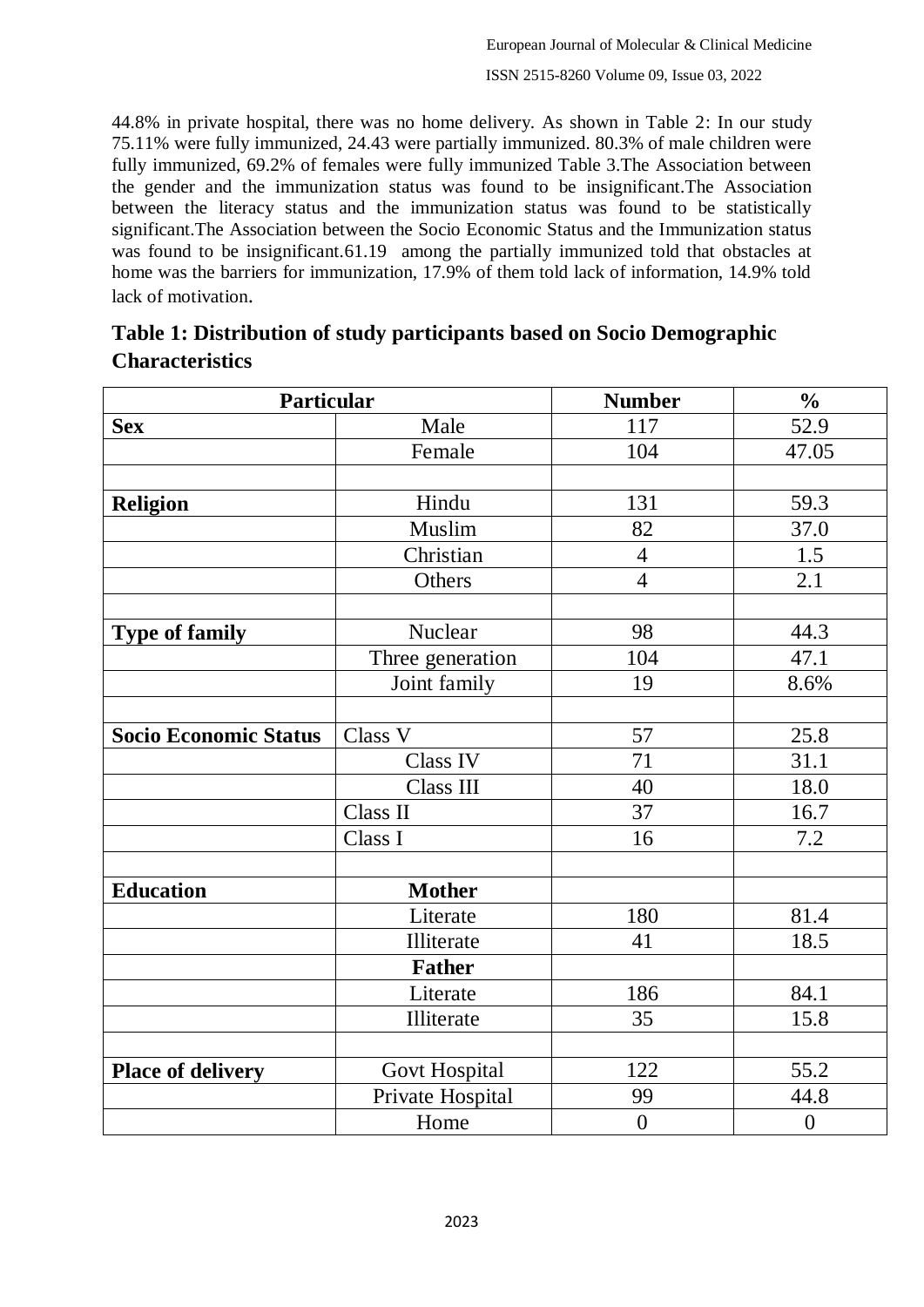| <b>Immunization Status</b> | <b>Number</b> | Percentage $(\% )$ |
|----------------------------|---------------|--------------------|
| <b>Fully Immunized</b>     | 166           | 75.11              |
| <b>Partially Immunized</b> | 54            | 24.43              |
| Not Immunized              |               | 0.45               |

# **Table 2: Distribution of participants based on Immunization status**

### **Table 3: Immunisation status based on the sex of the child**

| Sex    | Total | Fully    | Partially | <b>Not</b> | Full       | Partially       |
|--------|-------|----------|-----------|------------|------------|-----------------|
|        | 221   | immunize | immunize  | immunize   | immunize   | immunize        |
|        |       | d        |           | d          |            | out of d Out of |
|        |       |          |           |            | 221 (in %) | 221 (in $%$ )   |
| Males  | 117   | 94       | 23        |            | 42.5       | 10.4            |
|        | 52.9% | 80.3%    | 19.6%     |            |            |                 |
| Female | 104   | 72       | 31        |            | 32.5       | 14 %            |
| S      | 47.05 | 69.2%    | 29.8%     | 0.9%       |            |                 |
|        | $\%$  |          |           |            |            |                 |

**X 2 = 2.16, p=0.08 (insignificant)**

# **Table 4: Immunization status based on the literacy of the child's parent**

|        |            | Total      | Fully      | Partially  | Unimmunized |
|--------|------------|------------|------------|------------|-------------|
|        |            | 221        | Immunized  | Immunized  |             |
| Mother | Literate   | 180        | 127        | 52         |             |
|        |            | $(81.4\%)$ | $(70.5\%)$ | $(28.8\%)$ | $(0.5\%)$   |
|        | Illiterate | 41         | 24         | 17         |             |
|        |            | $(18.5\%)$ | $(58.5\%)$ | $(41.4\%)$ |             |
| Father | Literate   | 186        | 133        | 53         |             |
|        |            | $(84.1\%)$ | $(71.5\%)$ | $(28.4\%)$ |             |
|        | Illiterate | 35         | 18         | 17         |             |
|        |            | $(15.8\%)$ | $(51.4\%)$ | $(48.5\%)$ |             |

**X 2 = 14.12, p<0.05 (significant)**

## **Table 5: Immunization status based on Socio Economic Status**

| Socio-Economic | Fully  | Immunized   Partially |               | Not Immunized |
|----------------|--------|-----------------------|---------------|---------------|
| <b>Status</b>  | $(\%)$ |                       | Immunized (%) |               |
|                |        |                       |               |               |
| Class I        | 87     |                       |               |               |
|                |        |                       |               |               |
| Class II       | 86.4   |                       | 24.3          |               |
|                |        |                       |               |               |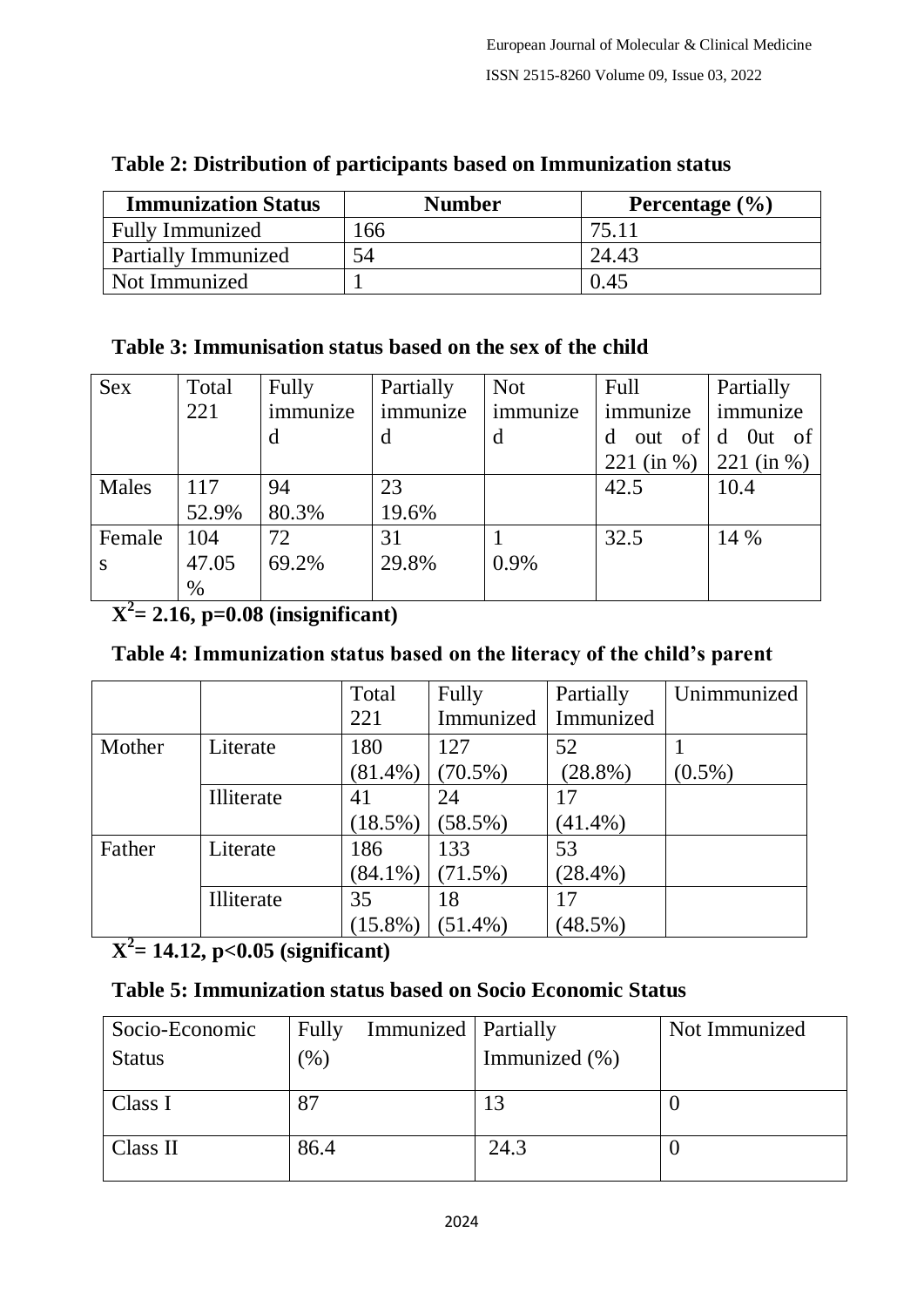European Journal of Molecular & Clinical Medicine ISSN 2515-8260 Volume 09, Issue 03, 2022

| Class III       | 70   | 30   |     |
|-----------------|------|------|-----|
| <b>Class IV</b> | 68.5 | 31.4 | 1.4 |
| Class V         | 77.2 | 22.8 | ν   |

**X 2 = 18.4, p=0.088 (insignificant)**

### **DISCUSSION**

The percentage of fully immunized children according to the study done was found to be 75% This indicates the efficiency of our services and also of the government Urban Primary Health Centre in our area in conducting immunization sessions regularly according to the schedule, and also in Anganwadis. Catch-up immunization campaigns like Mission Indradhanush and the Measles Rubella campaign also help in improving the immunization coverage in the country.[5]

Percentage of fully immunized children with illiterate mothers was 58.5% and 70.5% in literate mothers.

The association between Immunization and mother's Literacy was found to be significant. There was no significant association found between Immunization coverage and Place of Delivery, there was significant association found between immunization coverage and birth Order, Socio-economic class.

The major reason for failure of immunization was found to be unavailability of vaccine followed by lack of awareness regarding vaccination. Many were aware of the importance of vaccination in general, specific information on importance of completing the schedule and knowledge on vaccine preventable diseases other than poliomyelitis were very limited.

Since the majority of the mothers are the main caregivers and informants regarding immunization, Information Education and Communication activities and media must be harnessed in creating awareness and knowledge about vaccines and vaccine preventable diseases. Hence if steps are taken to ensure good education to the girl child and knowledge about vaccination integrated into the antenatal care of mothers, the vaccination coverage will be near complete and the goals of decreasing morbidity and mortality may be achieved.

#### **CONCLUSION**

The percentage of children fully Immunized was found to be 75%. The main reason for failure of immunization was found to be the unavailability of the vaccine followed by lack of awareness of the immunization schedule and the child being sick. Though immunization coverage in the study population is relatively high compared to that of other areas of the Country, there are still opportunities for improving its coverage by regular awareness campaigns.

#### **Acknwledgment:**

I would also like to express my profound gratitude to all the participants for their cooperation and for their immense faith they reposed in me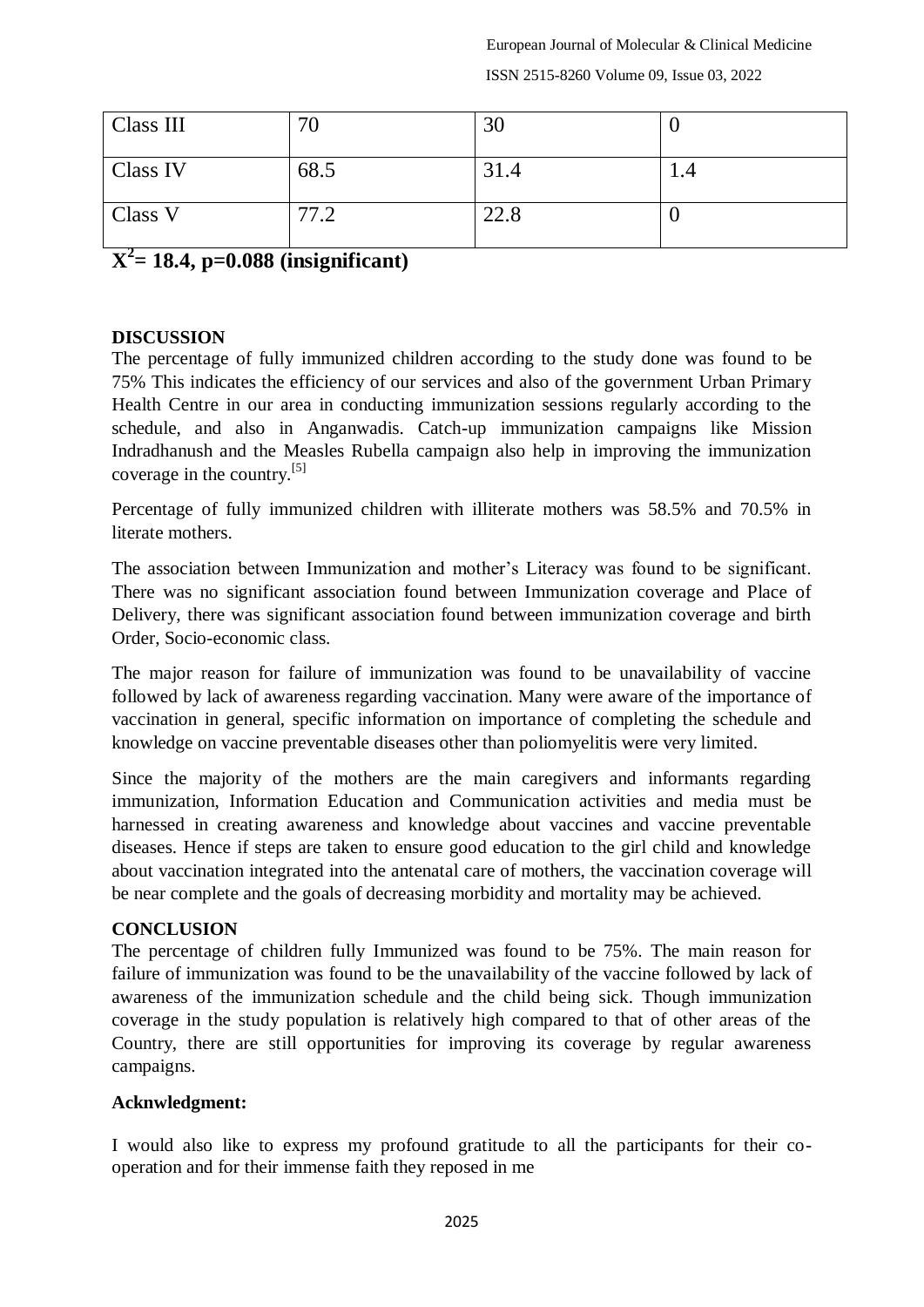#### **REFERENCES**

- 1. Naveen C Khargekar, Vandana C Khargekar, Poonam P Shungade. National Journal of Community Medicine, Oct-Dec 2015,6(4): 522-527.
- 2. The UNICEF website. [Online]. Available:<http://www.unicef.org/immunization/>
- 3. Mohitulameen Ahmed Mustafi and Dr. Mir Mohammad Azad, "Factors Influencing of Child Immunization in Bangaladesh," International Journal of Mathematics and Statistics Studies, September 2013; 1(3): 55-65.
- 4. World Health Organization, Immunization coverage cluster survey –Reference manual. [www.who.int/vaccines-documents/](http://www.who.int/vaccines-documents/)
- 5. Universal Immunization Programme (UIP), NHP India [updated in 2017 May 05; cited 2015 Apr06]. Available from [https://www.nhp.gov.in/universalimmunization](https://www.nhp.gov.in/universalimmunization-programme-uip_pg/)[programme-uip\\_pg/.](https://www.nhp.gov.in/universalimmunization-programme-uip_pg/)
- 6. Frenkel LD, Nielsen K. Immunization issues for the  $21<sup>st</sup>$  century. Annals of Allergy, Asthma and Immunology 2003; 90(6 Suppl 3): 45-52. [https://doi.org/10.1016/S10811206\(10\)61660-2](https://doi.org/10.1016/S10811206(10)61660-2)
- 7. Chaudhary V, Kumar R, Agarwal VK, Joshi VK, Sharma D. evaluation of Primary immunization coverage in an urban area of Bareilly city using cluster sampling Technique. NJIRM. 2010;1:10-15
- 8. International Institute for Population Sciences (IIPS), 1995. National Family Health Survey. (MCH and Family Planning), India 1992-93, Bombay: IIPS.
- 9. Nath B, singh JV, Awasthi S, Bhushan V, Kumar V, Singh SK. A study on determinants of immunization coverage among 12-23 months old children in urban slums of Lucknow district, India. Indian J Med Sci. 2007;61:598-606
- 10. International Institute for Population Sciences (IIPS) and Macro International. 2007. National Family Health.Survey. (NFHS-3), 2005–06: India: Volume I. Mumbai: IIPS.
- 11. Reproductive and Child Health, Module for medical officer, national Institute of health and Family Welfare, New Delhi, May 2000.
- 12. Park K. Park's textbook of Preventive and Social Medicine, Banarsidas Bhanot Publishers. 22nd Edition, 2009
- 13. Gelin B, Maibach E, Marcuse E: Do parents understand immunization? A national telephone survey. Pediatrics 2000, 106(5): 1097-1102.
- 14. Ritvo P et al: A Canadian national survey of attitudes and knowledge regarding preventive vaccines. J Immune Based Ther Vaccin 2003, 1(1):3.
- 15. Sporton R, Francis S: Choosing not to immunize: are parents making informed decisions? Fam Pract 2001, 18(2): 181-188
- 16. McWha L, et al: Measuring up: results from the national immunization among rural populations. J Commun Health nurs 1995, 12(2):65-67.
- 17. National Family Health Survey- 4, 2015-16, District Fact sheet Koppal Karnataka.